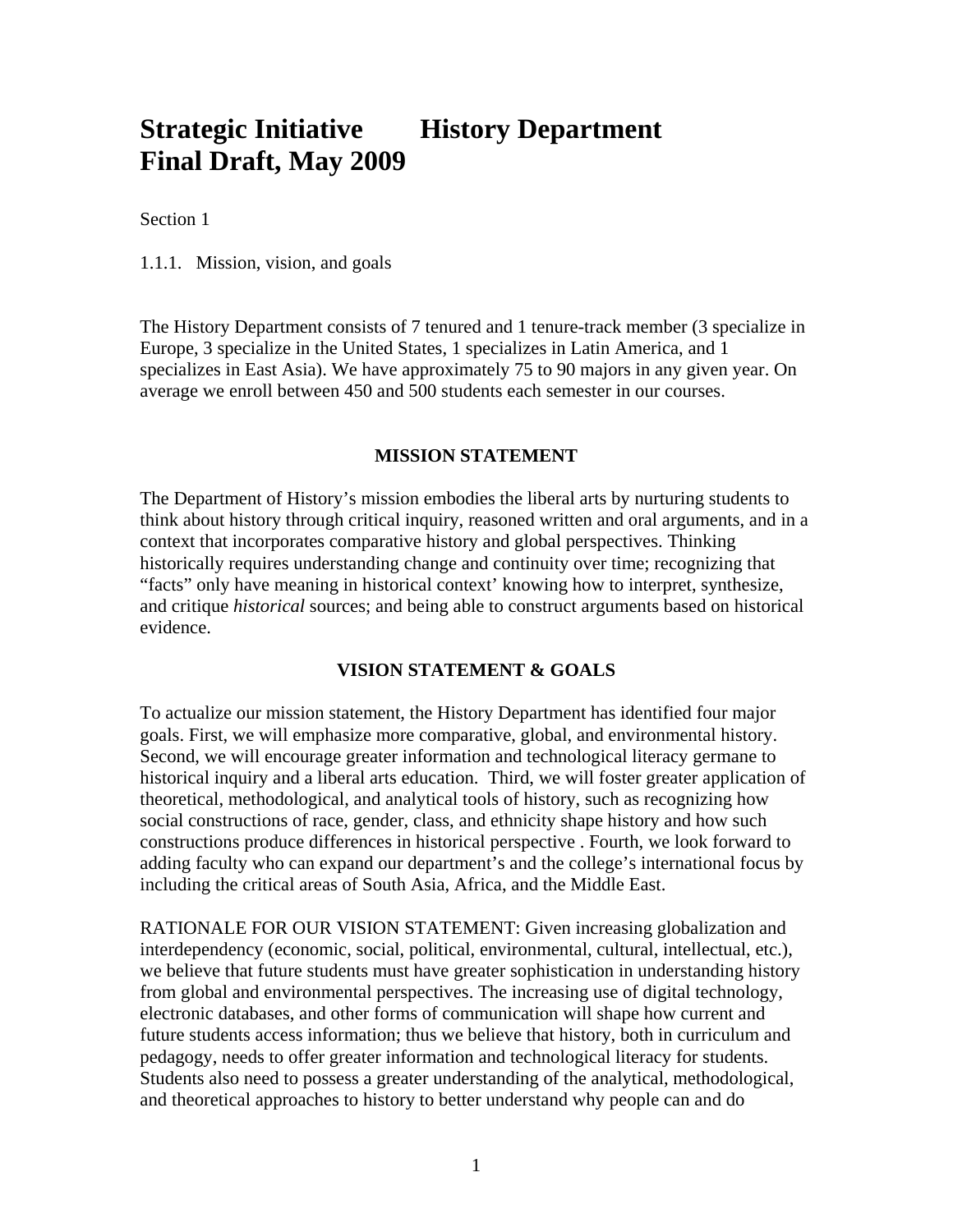disagree-- a disposition we believe is useful in understanding human society past, present and future.

The first goal will require changes in curriculum, pedagogy, and personnel. Curricular changes include teaching "national" history in a broader frame, either by region, themes, or time. In addition, we will develop more comparative history courses in order to develop a more transnational and global historical perspective. Accomplishing these curricular changes will require new approaches in pedagogy, specifically, more team taught courses in discussion based courses.

We will actualize the second goal by emphasizing greater technological and information literacy throughout the history curriculum, but with particular focus on upper-division courses and the history methods course (History 200) required for all history majors. History 200 will be the foundation course where students will learn the relationship of information literacy to critical thinking, especially to assess and evaluate which online sources are appropriate for research purposes. Students will learn how to use on-line databases, how to define search parameters, and how technological changes affect how historical scholarship is produced and consumed.

Our third goal helps us understand differences (or diversity) by focusing on race, gender, class and ethnicity. It helps us move students away from the commonplace--"people are the same wherever you go"—to a more sophisticated appreciation of differences in perspective. In short, thinking about these issues helps us understand why people can and do disagree. This is obviously useful in understanding human societies past, present, and future. We will accomplish this third goal by offering opportunities in all of our classes- especially History 200 and our 300 level seminars--for our students to encounter and apply various analytical frameworks such as the concept of historically contingent social constructions of race, gender, class, and ethnicity.

Our fourth goal is critical to the college's fulfillment of its commitment to a truly international curriculum. We cannot be a serious player in excellent liberal arts education without courses that engage students in a study of Africa, South Asia, and the Middle East.

## 1.2 **Programs**

The History Department Offers 2 majors (a regular major and an Honors Track Major) and one minor. We contribute extensively to most of the college's interdisciplinary programs, including Gender, Women, and Sexuality Studies; Japanese Studies; Latin American, Latino, and Caribbean Studies; Peace Studies; Russian Studies; and Scandinavian Studies. The department offers courses in fulfillment of the general education requirements in Historical and Philosophical Studies, Non-Western Cultures,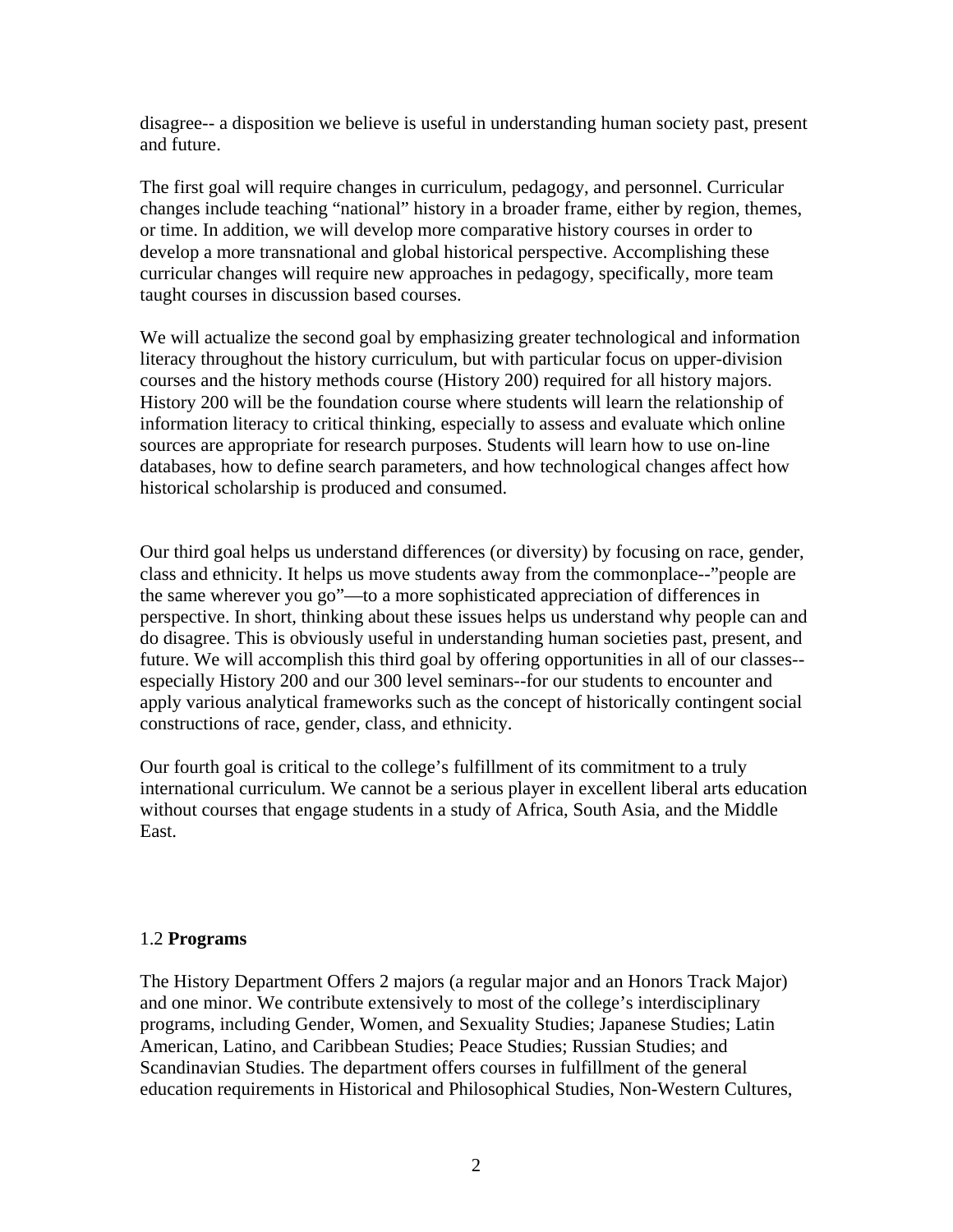and Biblical and Theological Studies. We also offer courses which fulfill part of the Writing Intensive and Writing in the Discipline requirements. Finally, the department regularly staffs Curriculum 110 and First Term Seminar.

# **1.3 Support Relationships**

As indicated in 1.2, the History Department has key support relationships with most of the college's interdisciplinary programs. In addition, the department lists two courses from the Classics Department which are allowed to count as courses toward the History Major and Minor. The department also plays a critical role in offering required courses for the Social Studies Teaching Major.

# Section 2 **Strategic Review**

# **2.1 Strategic Issues**

## **Strengths of the department**

The History Department is proud that it is recognized for its excellence in teaching. All eight of the history faculty are master teachers who routinely receive rave reviews from their students. History faculty are continually engaged in course review and revision in their efforts to enhance their effectiveness in the classroom. Each of the history faculty also has an ongoing program of research, much of which supports his/her work in the classroom. We involve our students in active learning which involves a significant amount of critical writing. We believe that our primary responsibility is to foster genuine intellectual curiosity, and to achieve this we provide our students with extensive individual attention.

We are particularly proud of our Honors Track Major and of History 200, the required history methods course for our major. Both of these have been successful additions to the quality of our program; and both of them have been admired and to a certain extent copied by some other departments.

We believe that the interdisciplinary interest and focus of the history faculty are vital to the education of today's students. This is an important value in our pedagogy and it is reflected in our participation in most of the college's interdisciplinary programs.

History is an essential core of any liberal arts education, and our department honors its commitment to general education in every way. We are also a service department with all that entails.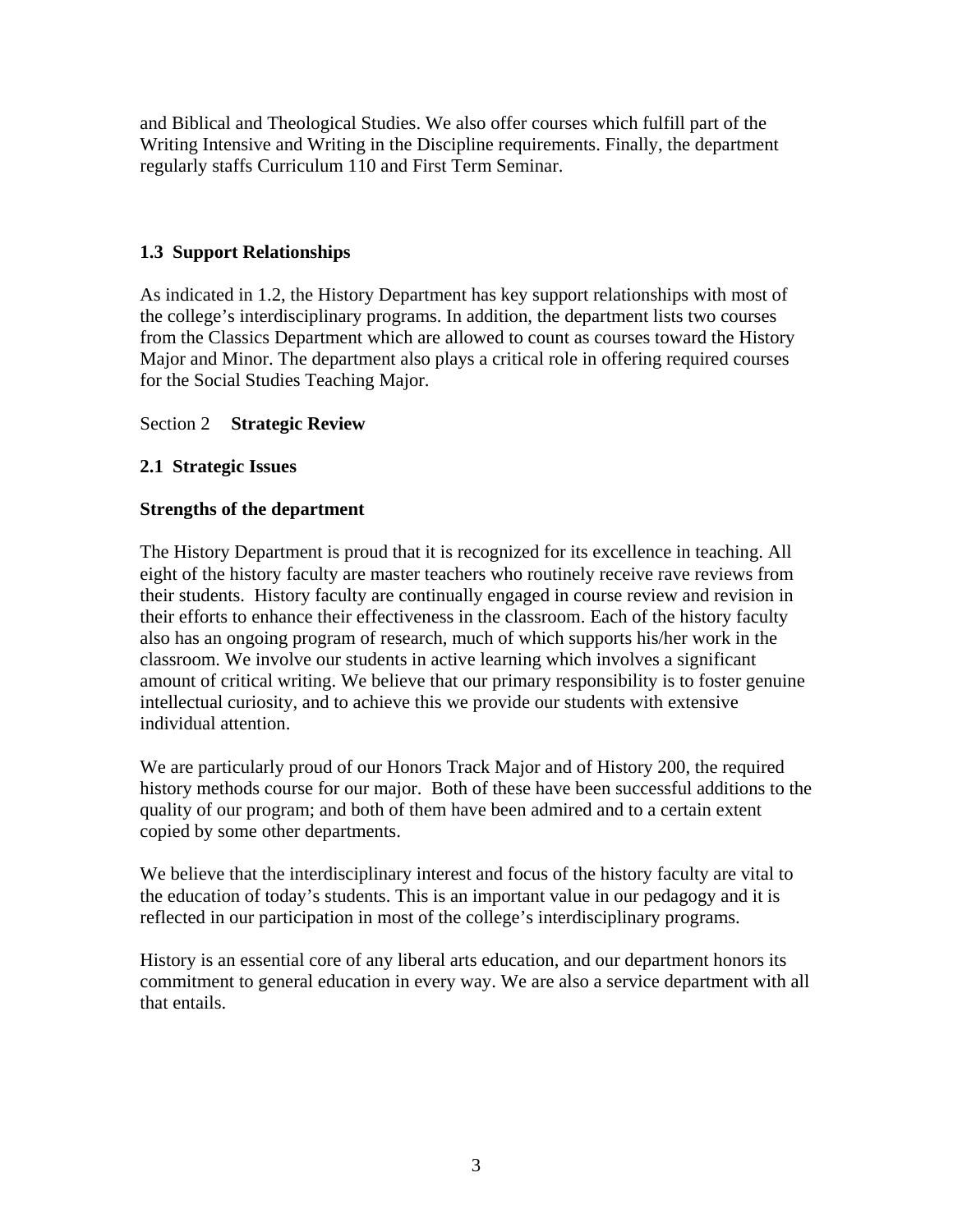#### **Weaknesses of the Department**

We have always been a relatively small department given the size and quality of this excellent liberal arts college. After waiting decades for the opportunity to add more diversity to our department's offerings, in more recent years we have finally been awarded tenure track positions in Latin American and East Asian history. This still leaves important areas of the world uncovered, primarily South Asia, Africa, and the Middle East. This remains a weakness for the department, but also and more importantly for the college as a whole.

Our facilities are inadequate, especially as our courses have become more discussionbased and as we move toward encouraging greater informational and technological literacy. We trust that this will be remedied within the next few years with the construction of the college's new academic building.

Our department has tended to offer courses that have a more traditional chronological and/or geographical concentration. We need to move in the direction of more comparative, transnational, global, and environmental history as is happening in most excellent liberal arts colleges. Failure to move in this direction would constitute a significance weakness for the department.

# **Opportunities**

As with all disciplines, the teaching of history continues to change in very profound ways. New trends and developments offer us great opportunities to develop and reshape the department. In American higher education today we see more interdisciplinary and comparative approaches to history and more global history. There is also greater and greater focus on the use of wonderful new technologies to enhance teaching and research. Finally the discipline has changed dramatically in just one or two generations. It is more student centered now with more emphasis on undergraduate research and more opportunities for students to present their research both on and off campus. We also want the department to become more involved in bringing scholars to campus for conferences.

## **Challenges**

Obviously all opportunities bring with them their own unique challenges. Our efforts to use new technologies and to use them effectively depend very much on our ability to secure a new building for the department. The current Social Science Center hinders us in so many ways from achieving our goals and seizing new opportunities. We all need to learn about new digital resources and new programs and related tools that are parts of the digital age. Keeping up with new technology is a constant and necessary challenge.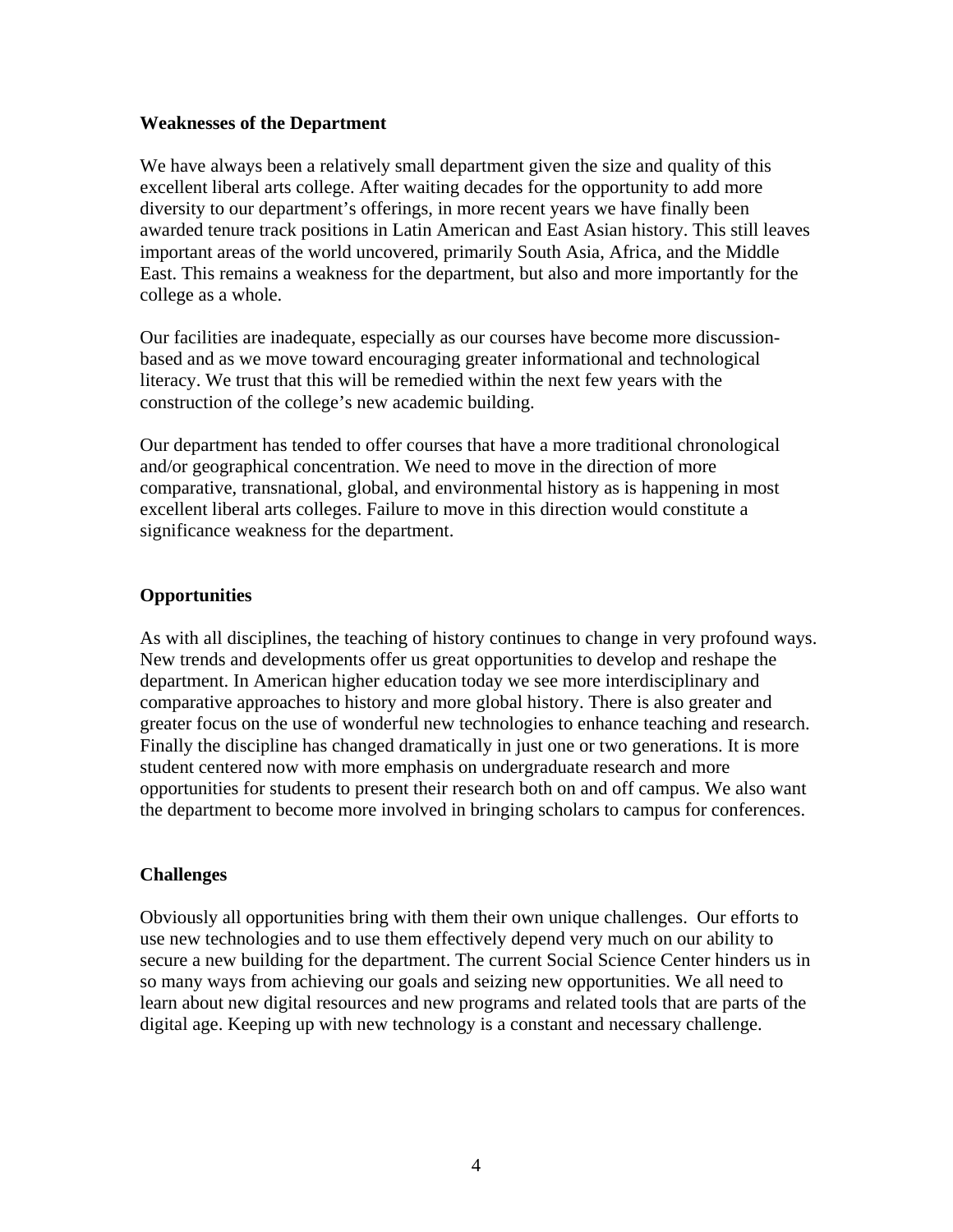As regards to our concern for more global and more comparative approaches to history we recognize the paradox that increased specialization in graduate history education runs somewhat counter to efforts to provide broader perspectives and approaches in pedagogy.

Our resources as a department are often stretched very tightly. Our efforts in developing an even better program for our majors and devoting sufficient time to those efforts are often frustrated by the outside demands on the department. These include our responsibilities to interdisciplinary programs, Curriculum II, First Term Seminar, and other general education courses. All of these often make it difficult for us to prioritize our many goals.

# 2.2. **Barriers**

We prefer to use the word "challenges" rather than barriers to describe those things that may make some of our goals difficult to achieve. Besides the challenges suggested in the preceding section, we would add several more here.

Adequate financial resources continue to be the biggest challenge to anything we wish to accomplish at this college and in our department. We do not have the funds to bring prominent historians to the campus on a very regular basis for lectures, consultations, etc. The lack of financial resources is obviously reflected in the fact that we have been housed in less than adequate facilities for 35 years. Form does indeed follow function, and our current building has not enabled us to realize our many dreams and aspirations.

Building a strong faculty that is not only recognized for excellent teaching but also scholarship requires substantial funding for research. Although digitization has made it possible to do some research from our offices and homes, most of our research has to take place in archives to which we must travel. Our research takes us necessarily, not simply because we like to travel, to Argentina, to Serbia, to England, to Boston, and many other places. The costs of travel and living expenses during research trips are substantial, but outside funding sources for humanities research are few and not richly endowed. Thus, modest resources in general for professional development are a major barrier. Junior faculty, expected to publish in order to be tenured, are particularly illserved by the lack of a regularized pre-tenure leave program. We fear that these barriers, persistent over several decades, will only become greater given the current economic crisis in the world.

Our efforts to build an even finer department devoted to adopting new approaches to history and new ways of engaging our students in vigorous intellectual inquiry depend on a student body that is increasingly excellent and dedicated to the life of the mind. An enormous challenge is presented by our current economic climate and the real demographic data that suggest fewer graduating high school seniors and much more competition for excellent students in the coming years. We fear a possible decline in the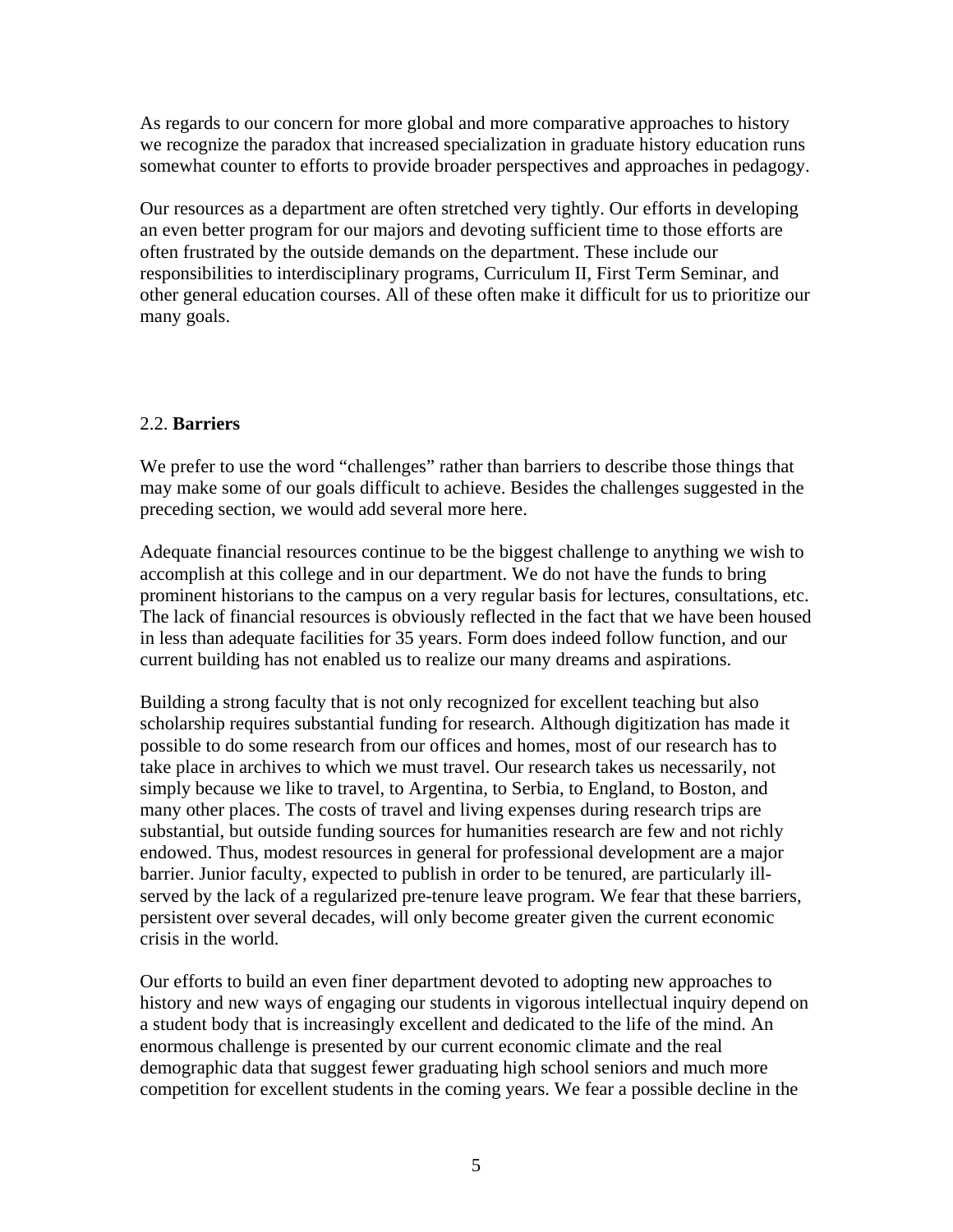quality of students in this critical and competitive climate. Moreover, as we compare ourselves with a number of peer institutions of relatively similar size, we find a certain disjunction between what we would like to do and our declining ability to do so. Here we reference in particular the growing emphasis on global perspectives in history and in education in general and our inability to cover some very critical parts of the world. Finally, the increasing threats to our library budget are alarming. For student research, we need resources devoted to the library as much as scientists need lab equipment. Without adequate library resources, we are impoverished as teachers.

#### Section 3 **Strategic Initiatives and Recommendations**

Goal 1: An increased emphasis on comparative, transnational, global, and environmental history

Strategic Initiative 1.1 This goal will require changes in existing courses and in the development of additional courses. We will teach "national" history in a broader framework, either by region, themes, or time. In addition, we will begin to offer new or substantially redesigned team-taught courses, emphasizing active learning and student discussion, taking these approaches.

Strategic Initiative 1.2 This goal will require changes in pedagogy. Specifically, we need to offer more team taught courses in discussion based courses.

Goal 2: An increased emphasis on information and technological literacy germane to historical inquiry and a liberal arts education.

Strategic Initiative 2.1 This goal will require changes in pedagogy in existing courses. As we incorporate comparative and transnational/global approaches, we will substantially alter many courses. We will incorporate team-teaching, materials available through new technologies, and service learning. We will emphasize greater technological and information literacy throughout the history curriculum, but with particular focus on upper-division courses and the history methods courses (History 200) required for all history majors.

Strategic Initiative 2.2 History 200 will be the foundation course where students will learn the relationship of information literacy to critical thinking, especially to assess and evaluate which online sources are appropriate for research purposes. Students will learn how to use on-line databases, how to define search parameters, and how technological changes affect how historical scholarship is produced and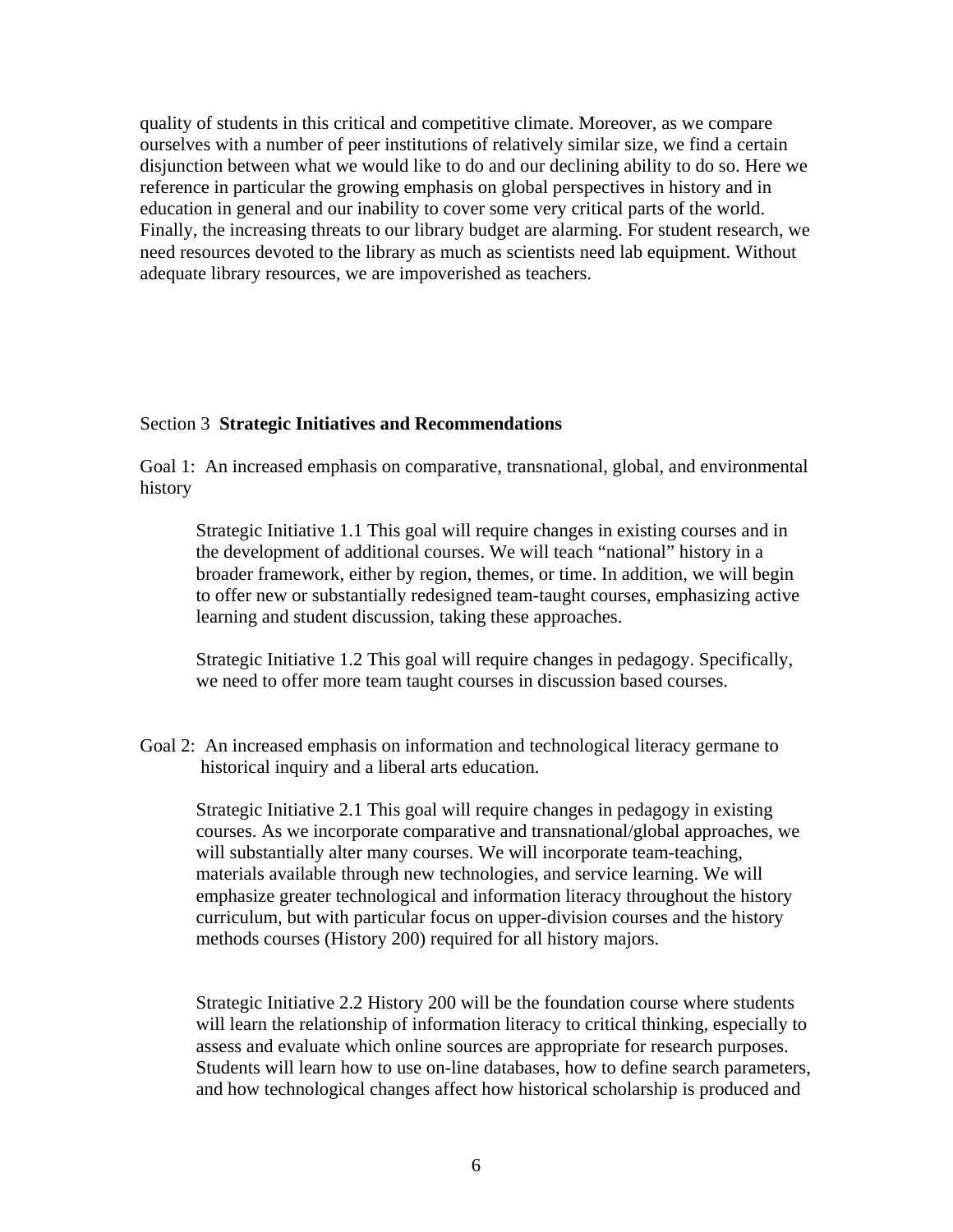consumed.

Goal 3: Greater application of theoretical and analytical tools of history, such as recognizing how social constructions of race, gender, class, and ethnicity shape history.

Strategic Initiative 3.1 More effective ways of understanding race, gender, class, and ethnicity help us understand differences (or diversity). It helps us move students away from the commonplace --"people are the same wherever you go"- to a more sophisticated appreciation of differences in perspective. In short, thinking about these issues helps us understand why people can and do disagree. This is obviously useful in understanding human societies past, present, and future.

Goal 4: We look forward to adding faculty who can expand our department's and the college's international focus by including the critical areas of South Asia, Africa, and the Middle East.

 Strategic Initiative 4.1 A little less than half of the world's population live in these areas for which we do not have history courses at Gustavus. It is obvious that adding expertise in these critical areas of the world is vital to our students' education and to the fulfillment to the college's goal of genuine internationalism in our curriculum.

#### Section 4 **Assessment**

Goal 1: In order to demonstrate that we have achieved Goal 1, faculty will prepare a brief annual report, submitted to the chair, in which they reflect on the courses taught during the school year and (1) identify pre-existing comparative and transnational/global elements in their courses which they have continued, (2) describe and evaluate initiatives taken to add comparative and transnational/global elements to pre-existing, and (3) identify new courses taught for the first time in order to achieve this goal.

Goal 2: In order to demonstrate that we have achieved Goal 2, the instructor of HIS-200 will design one assignment intended to measure student technological and information literacy. This assignment will require students to use electronic databases, define search parameters, identify potential research materials online, and critically assess those materials. The student papers resulting from this assignment will be shared with the entire department (with names removed).